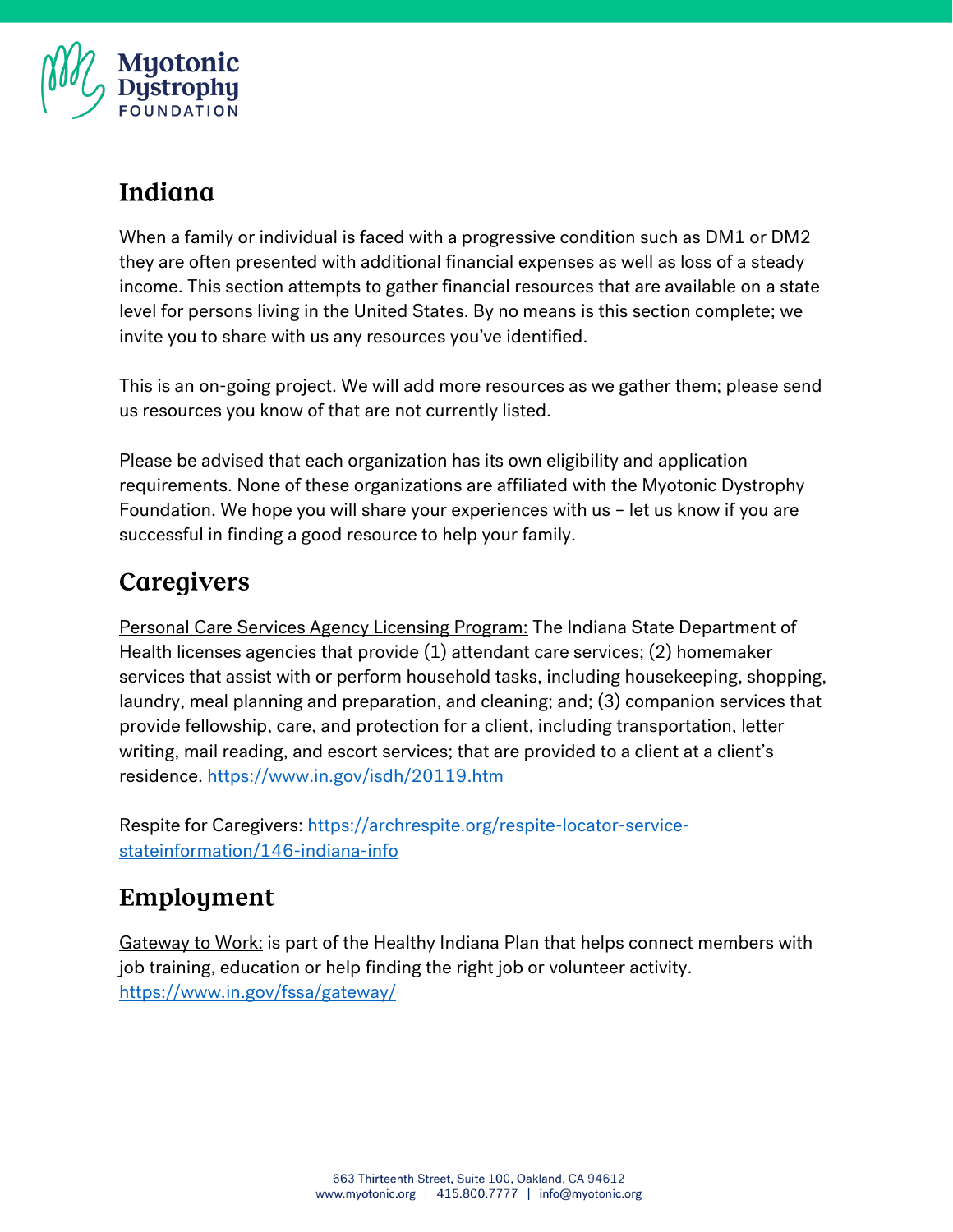

Indiana Manpower Placement and Comprehensive Training (IMPACT): provides services designed to help recipients of the Supplemental Nutrition Assistance Program and Temporary Assistance for Needy Families achieve economic self-sufficiency through: education, training, job search, and job placement activities. <https://www.in.gov/fssa/dfr/2682.htm>

Unemployment Insurance: Income assistance is available for workers who have lost their job through no fault of their own.<https://www.in.gov/dwd/2358.htm>

Vocational Rehabilitation Services: provides quality individualized services to enhance and support people with disabilities to prepare for, obtain or retain employment. The individual will work closely with a VR counselor throughout the process. Through active participation in their rehabilitation, people living with disabilities achieve a greater level of independence in their work place and living environments. <https://www.in.gov/fssa/ddrs/2636.htm>

# **Financial Resources**

Matched Savings Opportunities: Individual Development Accounts (IDA): The Indiana Housing & Community Development Authority works with organizations around the state to help Hoosiers better themselves through a structured matched savings program. Individual Development Accounts (IDAs) are available on a limited basis to qualified Hoosiers who are interested in improving their financial literacy and participating in a dedicated savings program where their deposited funds are matched. <https://www.in.gov/ihcda/4072.htm>

Muscular Dystrophy Family Foundation (MDFF): is currently taking applications for residents in the state of Indiana with a form of muscular dystrophy/neuromuscular disease who need financial assistance in the following areas: Home and automobile modifications to improve mobility and independence, medical equipment that is not covered by Medicaid, Medicare, or private insurance. For more information, visit <http://mdff.org/assistance/>

Temporary Assistance for Needy Families (TANF): is a program that provides cash assistance and supportive services to assist families with children under age 18, helping them achieve economic self-sufficiency.<https://www.in.gov/fssa/dfr/2684.htm>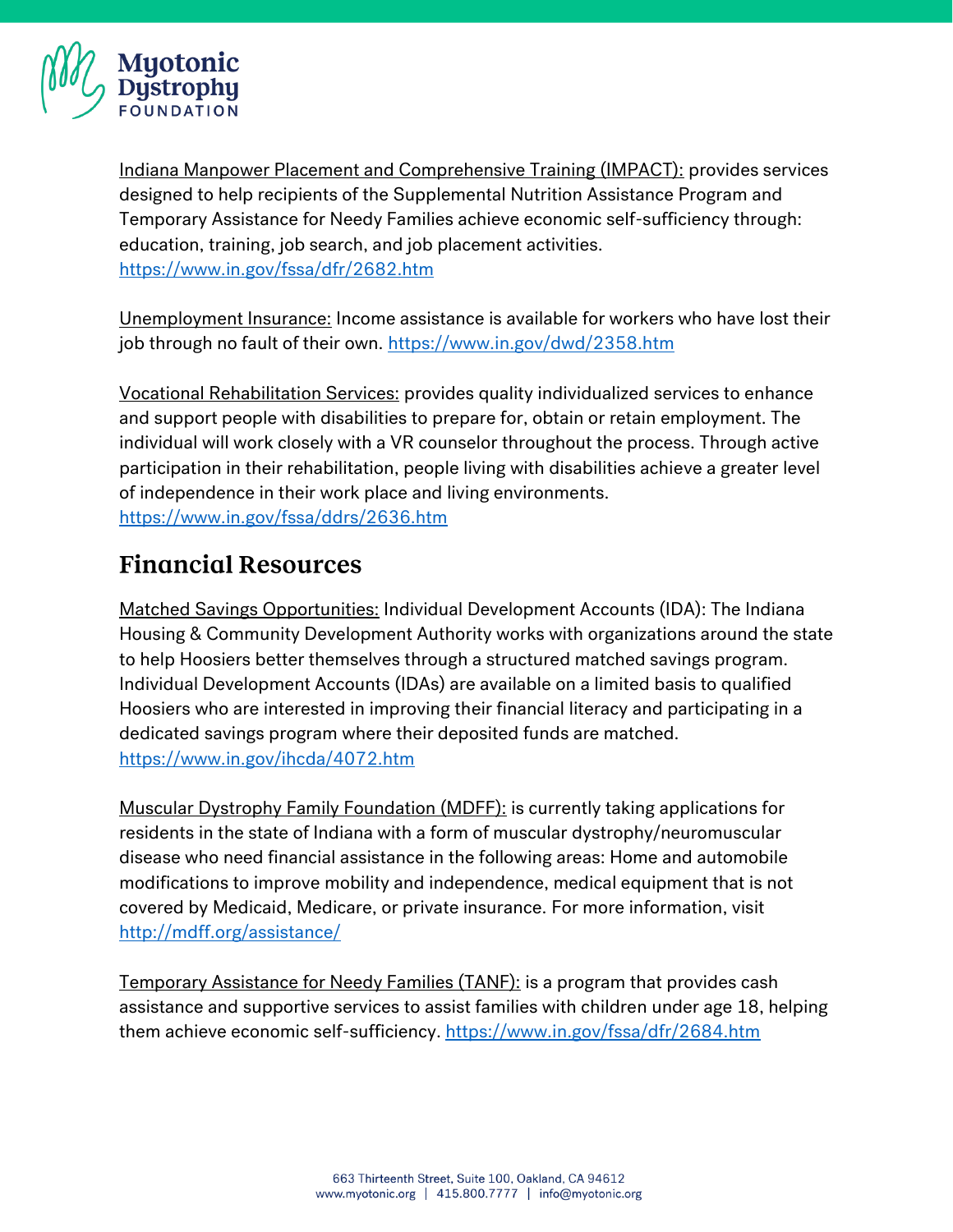

# **Food and Nutrition**

Commodity Supplemental Food Program (CSFP): CSFP is a federally funded program, which works to improve the health of low-income elderly people at least 60 years of age by supplementing their diets with nutritious USDA commodity foods. It provides food and administrative funds to States to supplement the diets of these groups. For more information, visit<https://www.in.gov/isdh/24779.htm>

Emergency Food Assistance Program (TEFAP): Under TEFAP, commodity foods are made available by the US Department of Agriculture (USDA) to States. States provide the food to local agencies that they have selected, usually food banks, which in turn, distribute the food to soup kitchens and food pantries that directly serve the public. For TEFAP income guidelines, map, manual, and a list of food pantries and soup kitchens, visit [https://www.in.gov/isdh/24779.htm.](https://www.in.gov/isdh/24779.htm)

Supplemental Nutrition Assistance Program (SNAP): provides food assistance to low and no income people and families living in the United States. <https://www.in.gov/fssa/dfr/2691.htm>

# Housing

Centers for Independent Living (CILs): are consumer-controlled, cross-disability, nonresidential, private, nonprofit agencies that are designed and operated within local communities by individuals living with disabilities. <https://www.in.gov/fssa/ddrs/2762.htm>

Housing Choice Voucher (HCV) Program: This program provides eligible households vouchers to help pay the rent on privately owned homes or their choosing. A family receiving a voucher must pay at least 30 percent of its month adjusted gross income for rent and utilities.<https://www.in.gov/ihcda/4261.htm>

Low Income Home Energy Assistance (LIHEAP) Program: The Energy Assistance Program (EAP) can help you pay your heat and electric bills. EAP is a federally-funded program through the US Department of Health and Human Services (HHS) called the Low-Income Home Energy Assistance Program (LIHEAP). Energy assistance is a one-time benefit that can assist you with the high cost of home energy and can help if you are about to get disconnected.<https://www.in.gov/ihcda/4067.htm>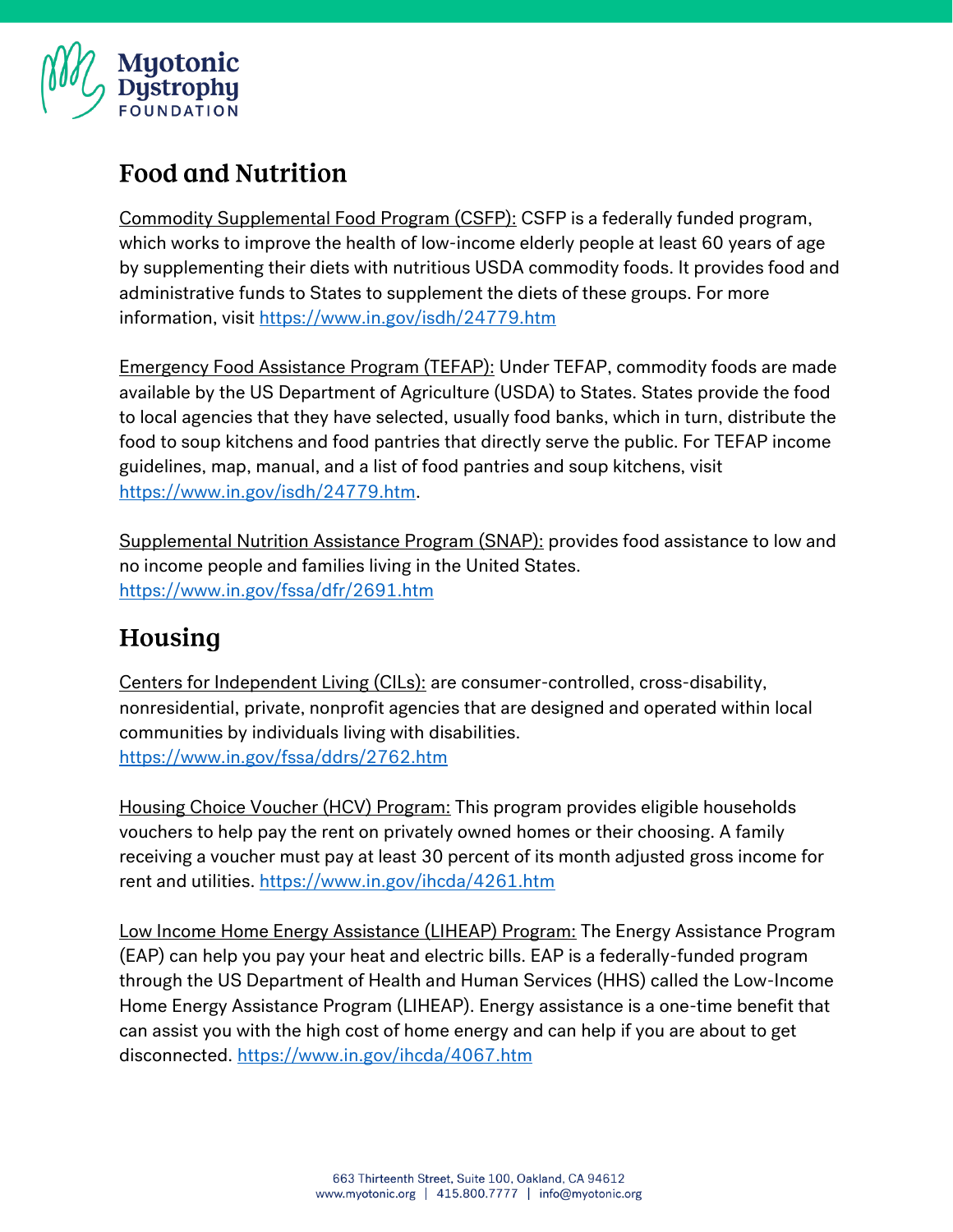

PBCA: This program provides monthly rental subsidies to select rental complexes statewide. For more information about qualifications, wait lists and properties, contact Indiana Quadel Consulting at 1-800-743-3333 or visit <https://www.in.gov/ihcda/4257.htm>

VASH (HUD-Veterans Affairs Supportive Housing) Program: combines Housing Choice Voucher (HCV) rental assistance for homeless Veterans with case management and clinical services provided by the Department of Veterans Affairs (VA). <https://www.in.gov/ihcda/4263.htm>

# Living with Disabilities and/or Elderly

ADA Indiana: ADA-Indiana's mission is to serve as a statewide resource for promoting the implementation of the Americans with Disabilities Act in Indiana.<https://adaindiana.org/>

Adult Protective Services (APS): program was established to investigate reports and provide intervention and protection to vulnerable adults who are victims of abuse, neglect, or exploitation. APS field investigators operate out of the offices of county prosecutors throughout the state.<https://www.in.gov/fssa/da/3479.htm>

The Aged & Disabled waiver: provides an alternative to nursing facility admission for adults and persons of all ages with a disability. The waiver is designed to provide services to supplement informal supports for people who would require care in a nursing facility if waiver or other supports were not available.<https://www.in.gov/fssa/da/3476.htm>

Area Agencies on Aging: provide case management, information and referrals to various services for persons who are aging or developmentally disabled. <https://www.in.gov/fssa/da/3478.htm>

Community and Home Options to Institutional Care for the Elderly and Disabled (CHOICE): The CHOICE program is administered through Indiana's 16 Area Agencies on Aging. The CHOICE program provides home-and community-based services to assist individuals in maintaining their independence in their own homes or communities as long as is safely possible.<https://www.in.gov/fssa/da/5492.htm>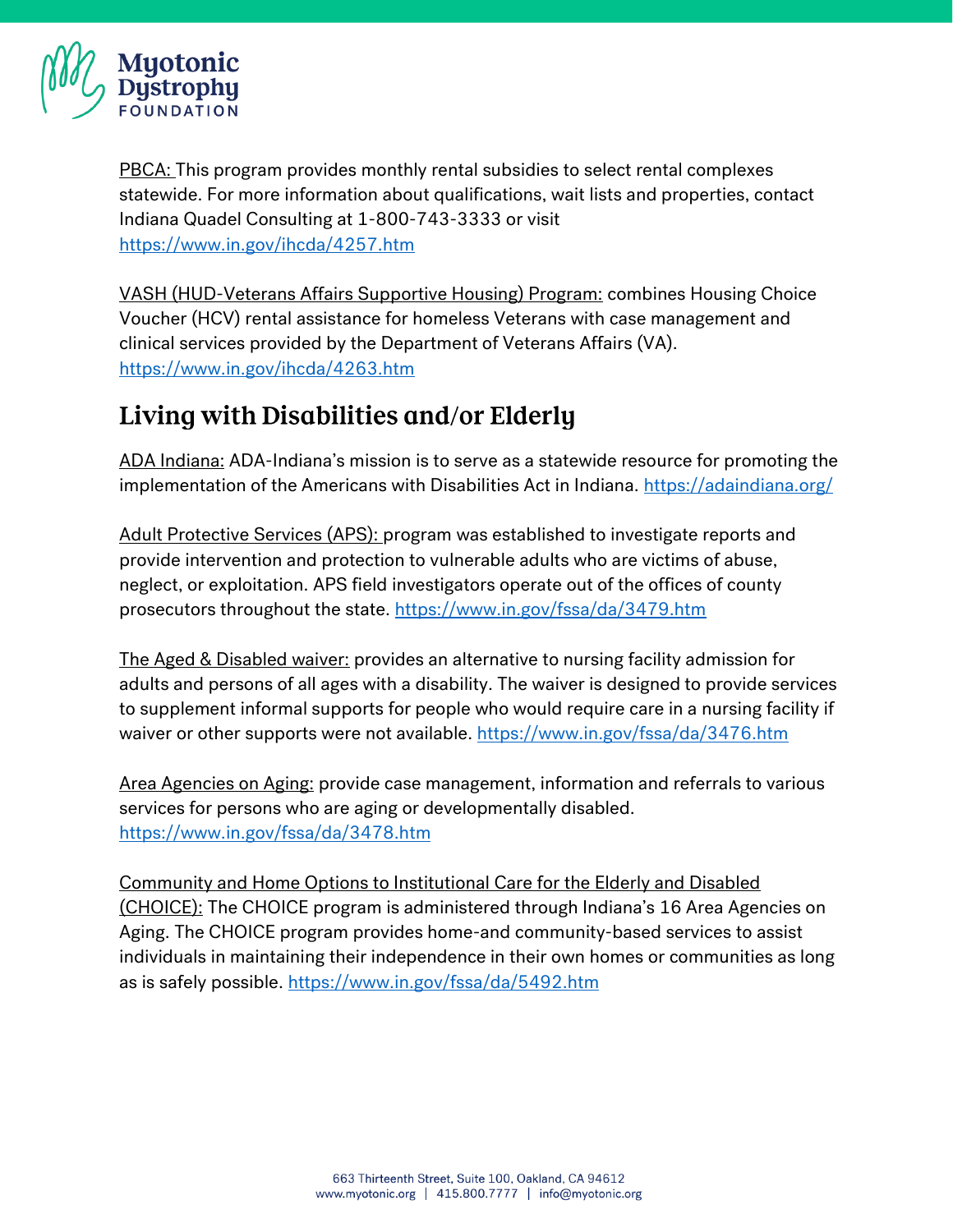

Conference on Disability: Every other year, Indiana hosts a statewide conference in the late Fall for people with disabilities, families, and community advocates. Presenters include national speakers and innovative presenters. Families, seniors, and people with disabilities receive a discounted registration fee and those on Social Security, SSDI, or SNAP may apply for partial scholarships.<http://www.indianadisabilityconference.org/>

Consumer Investment Fund: This program provides partial funding for people with disabilities and family members to enable them to attend and participate in events like conferences, public hearings, and workshops that reflect the "community inclusion" mission of the council.<https://www.in.gov/gpcpd/2328.htm>

Disability Awareness Month (March): The goal of Disability Awareness Month is to increase awareness and promote positive attitudes and community inclusion of all people with disabilities. The Council develops a unique home for this annual event and produces campaign materials that are available free of charge to community groups and advocates to assist in planning disability awareness related events and activities. <https://www.indianadisabilityawareness.org/>

Fifth Freedom Network: is a grassroots, cross-disability, consumer organization dedicated to removing physical and social barriers encountered by people with disabilities. They have a searchable database with information on disability resources throughout the state of Indiana:<http://fifthfreedom.org/>

First Steps: is Indiana's early intervention program that provides services to infants and toddlers from birth to third birthday who have developmental delays or disabilities. First Steps brings families together with a local network of professionals from education, health, and social service agencies.<https://www.in.gov/fssa/4655.htm>

INconnect Alliance: is comprised of sixteen Aging and Disability Resource Centers throughout Indiana. They are committed to helping individuals find the information and resources needed to navigate the complex care puzzle and system of long term care services and supports.<https://www.in.gov/fssa/inconnectalliance/930.htm>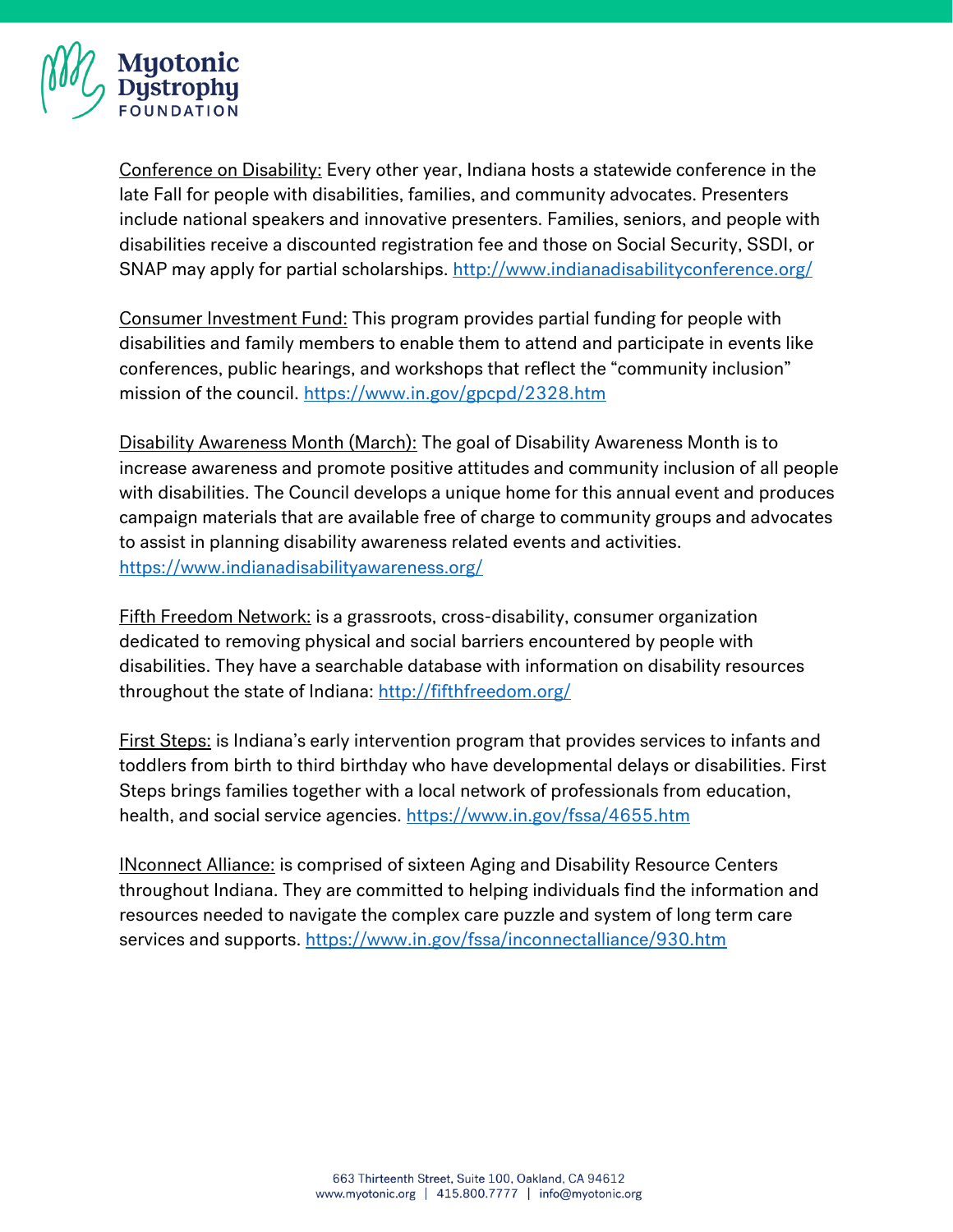

Independent Living Services Program: encompasses two partnership areas: the Centers for Independent Living (CILs), and the Indiana Statewide Independent Living Council (INSILC). Independent living philosophy emphasizes consumer control, the idea that people living with disabilities are the best experts on their own needs, having crucial and valuable perspective to contribute and deserving of equal opportunity to decide how to live, work, and take part in their communities.<https://www.in.gov/fssa/ddrs/4981.htm>

National Summit on Transportation for People with Disabilities in a Rural Settings Final report/ "White Paper": <https://www.in.gov/gpcpd/2345.htm>

Ombudsman: The Indiana Long-Term Care Ombudsman Program advocates for residents in long-term care facilities, which includes nursing facilities and licensed assisted living facilities. Their primary purpose is to promote and protect the resident rights guaranteed to residents under federal and state law.<https://www.in.gov/ombudsman/2348.htm>

Self Advocates of Indiana: A project to support Indiana's only statewide Indiana organization run by and for people with developmental disabilities and assist them in expanding their organizational capacity. Visit the SAI website to learn about selfadvocacy and its history in Indiana, get information about upcoming meetings and special events, identify local self-advocacy groups, and find out what self-advocates are doing across the state<http://www.saind.org/>

Supported Decision-Making: The Council is a member of a state coalition to educate and inform families, people with disabilities and professionals about Supported Decision Making (SDM) as an alternative to guardianship. Under an SDM agreement, individuals with disabilities make choices about their own lives with support from a team of people they select to assist them in making certain decisions.

<https://www.in.gov/gpcpd/2729.htm>

#### **Medical and Health-related**

Healthcare Reform: See which health coverage programs you may qualify for: <https://www.in.gov/healthcarereform/>

Healthy Indiana Plan: is a health-insurance program for qualified adults. The plan is offered by the State of Indiana, and it pays for medical costs for members and could even provide vision and dental coverage. It also rewards members for taking better care of their health. The plan covers Hoosiers ages 19 to 64 who meet specific income levels. <https://www.in.gov/fssa/hip/index.htm>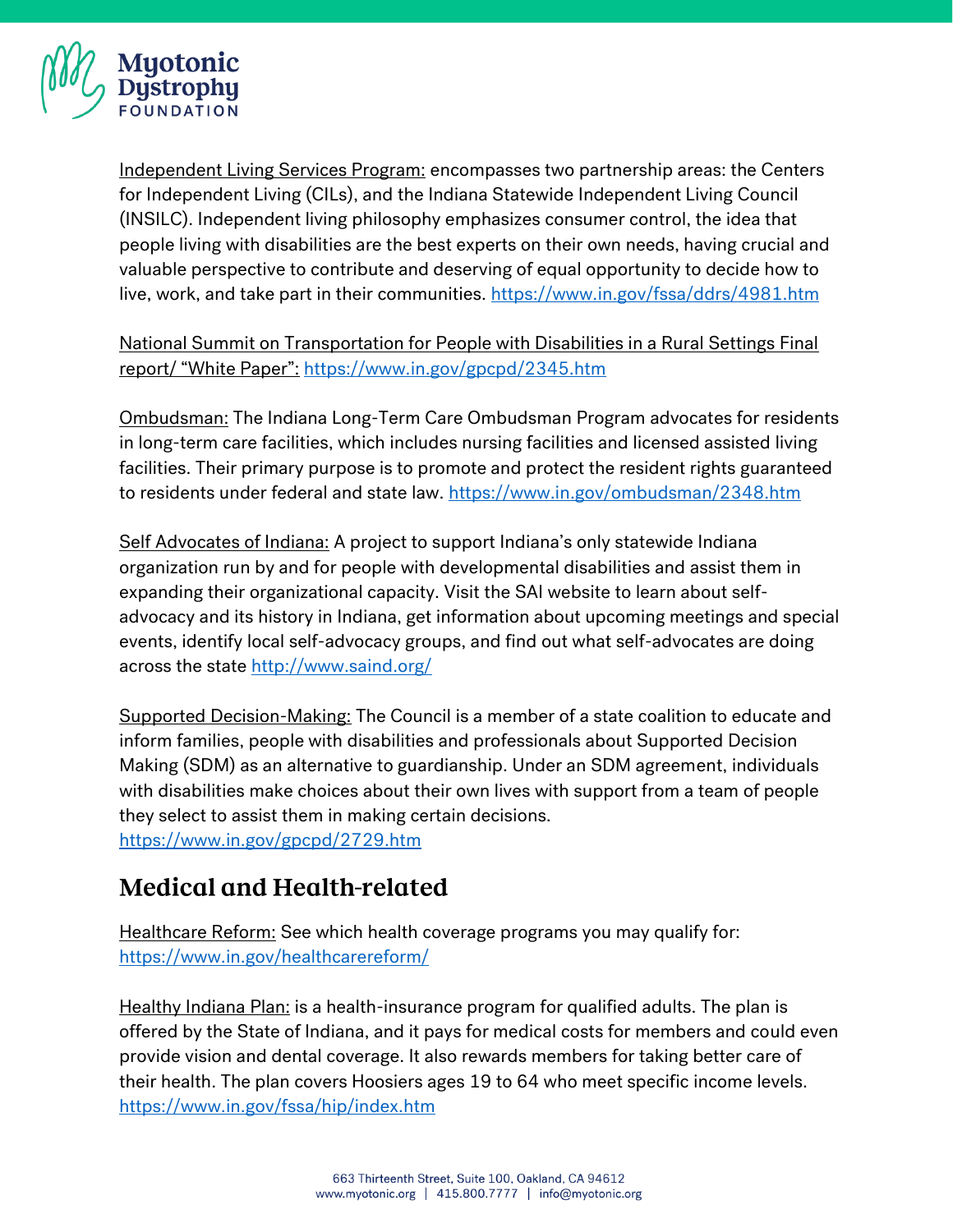

Hoosier Care Connect: is a health care program for individuals who are aged 65 years and older, blind, or disabled and who are not eligible for Medicare. For more information, visit [https://www.in.gov/medicaid/members/26.htm.](https://www.in.gov/medicaid/members/26.htm)

Hoosier Healthwise: is a health care program for children up to age 19 and pregnant women. The program covers medical care like doctor visits, prescription medicine, mental health care, dental care, hospitalizations, and surgeries at little to no cost to a member or to the member's family. The Children's Health Insurance Program (CHIP) also falls under the Hoosier Healthwise program. CHIP is for children up to age 19 whose families have slightly higher incomes. Members of CHIP are required to pay a low monthly premium for coverage as well as copays for certain services. <https://www.in.gov/medicaid/members/174.htm>

HoosierRx: is a program that can help you pay for your monthly medications. Individuals can receive up to \$70 per month to help pay monthly Medicare Part D premiums. <https://www.in.gov/medicaid/members/194.htm>

Indiana Home-and Community-Based Services Waivers: This program allows Indiana Medicaid programs to pay for services that are provided in a person's home or other community setting, rather than a Medicaid-funded facility or institution. Persons must qualify for institutional care in order to be eligible for home-and community-based services.<https://www.in.gov/fssa/da/3476.htm>

Indiana Long Term Care Insurance Program (ILTCIP): is an innovative partnership between the State of Indiana and private long-term care insurance companies. Indiana has taken the lead in helping residents protect their heard-earned savings form the high cost of long-term care.<https://www.in.gov/iltcp/>

MED Works: is a Medicaid for Employees living with Disabilities. Many people affected by disabilities feel that they may be able to return to work, but are fearful of losing their Medicaid benefits. MED Works is a program designed to allow employees living with disabilities to work without fear of losing their Medicaid. <https://www.in.gov/fssa/ompp/2548.htm>

Medicaid: For information about applying for Medicaid coverage, finding a Medicaid provider, applying for coverage in the federal marketplace, member eligibility, etc., visit <https://www.in.gov/medicaid/>